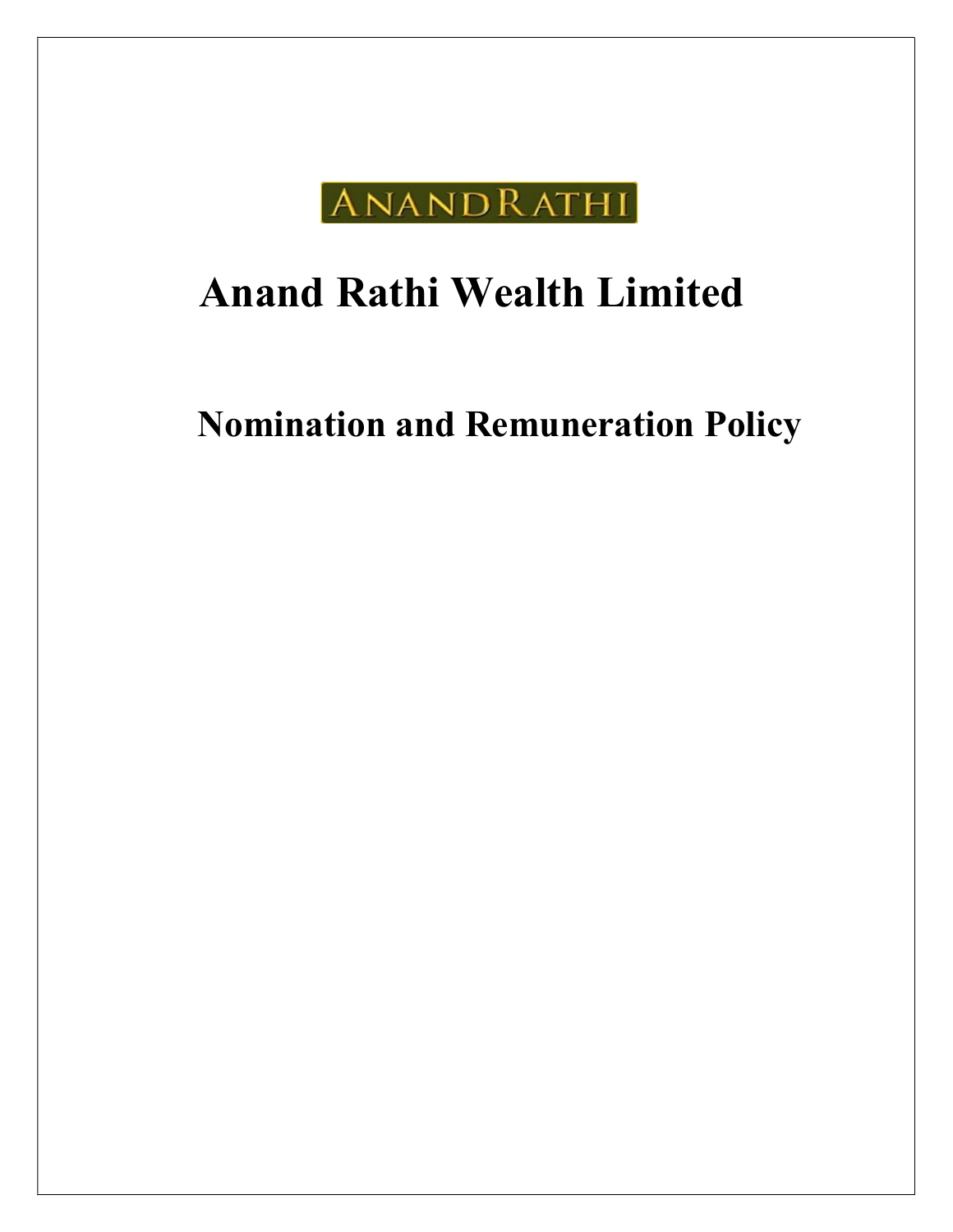# **Contents**

| 5 <sup>1</sup> |
|----------------|
|                |
|                |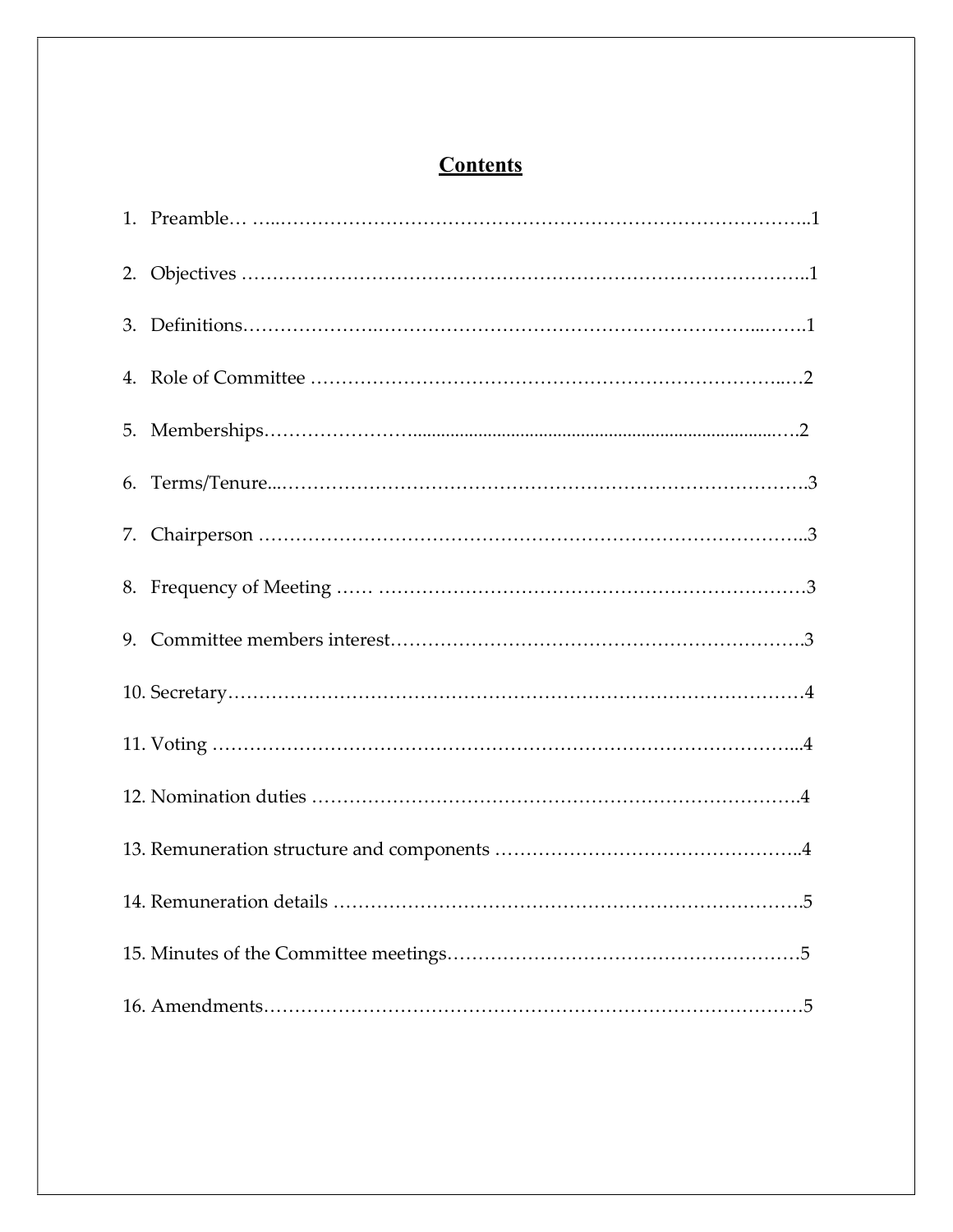Your company has formulated and adopted the following Nomination and Remuneration Policy.

#### 1. Preamble

The Nomination and Remuneration Policy of Anand Rathi Wealth Limited, (the "Company") is designed to attract, motivate, improve productivity and retain manpower, by creating a congenial work environment, encouraging initiatives, personal growth and teamwork, and inculcating a sense of belonging and involvement, besides offering appropriate remuneration packages and superannuation benefits. The policy reflects the Company's objectives for good corporate governance as well as sustained long term value creation for shareholders.

This Policy applies to Directors, Senior Management including its Key Managerial Personnel (KMP) and other employees of the Company.

#### 2. Objective

The Nomination and Remuneration Committee and this Policy is in compliance with Section 178 of the Companies Act, 2013 read along with the applicable rules thereto and Regulation 19 of SEBI (Listing Obligations and Disclosure Requirements) Regulations, 2015 ("Listing Regulations").

The Key Objectives of the Committee are:

a. To guide the Board in relation to the appointment and removal of Directors, Key Managerial Personnel and Senior Management.

b. To evaluate the performance of the members of the Board and provide necessary report to the Board for further evaluation.

c. To recommend to the Board on Remuneration payable to the Directors, Key Managerial Personnel and Senior Management.

#### 3. Definition

a. Act: The Companies Act, 2013 and Rules framed thereunder, as amended from time to time.

b. Board: Board of Directors of the Company.

c. **Directors**: Directors of the Company.

d. Independent Director: Independent Director of the Company appointed in pursuance of the Companies Act and Listing Regulations.

#### e. Key Managerial Personnel:

- i. Managing Director;
- ii. Whole-time Director;
- iii. Chief Executive Officer;
- iv. Chief Financial Officer;
- v. Company Secretary; and
- vii. Such other officer as may be prescribed from time to time.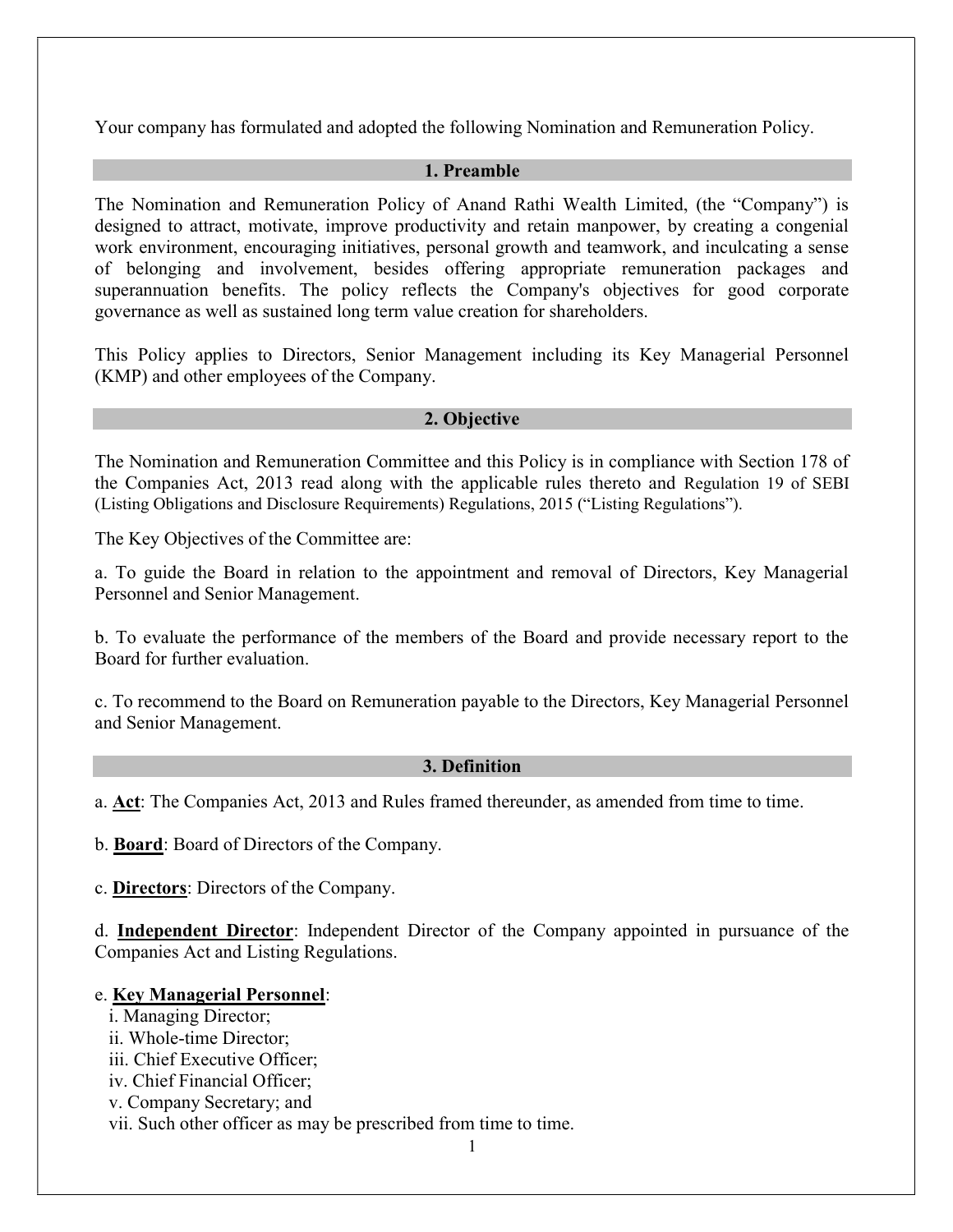f. Senior Management: Senior Management means officers/personnel of the company who are members of its core management team excluding the Board of Directors and shall comprise of all members of management one level below the chief executive officer/managing director/whole time director/manager and shall specifically include company secretary and chief financial officer.

g. Nomination & Remuneration Committee: Committee of the Board, constituted, in accordance with provisions of Section 178 of the Act and Listing Regulations.

h. **Employees Stock Option**: The option given to the Directors, officers or employees of a company or of its holding company or subsidiary company or companies, if any, which gives such Directors, officers or employees, the benefit or right to purchase, or to subscribe for, the shares of the company at a future date at a pre-determined price.

i. Rules: Rules framed under the Act

j. Remuneration: Any money or its equivalent given or passed on to any person for services rendered which included perquisites and other benefits.

## 4. Role of Committee

The role of the Committee are following:

a. To formulate a criteria for determining qualifications, positive attributes and independence of a Director.

b. To recommend to the Board, the appointment and removal of Senior Management.

c. To carry out evaluation of Director's performance and recommend to the Board appointment/ removal based on his/ her performance.

d. To recommend to the Board on (i) policy relating to remuneration for Directors, Key Managerial Personnel and Senior Management; (ii) Executive Directors' remuneration and incentive; and (iii) all remuneration, in whatever form, payable to senior management.

e. To make recommendations to the Board concerning any matters relating to the continuation in office of any Director at any time including the suspension or termination of service of an Executive Director as an employee of the Company subject to the provision of the law and their service contract;

f. Ensure that level and composition of remuneration is reasonable and sufficient, relationship of remuneration to performance is clear and meets appropriate performance benchmarks,

g. To devise a policy on Board diversity;

h. To consider and approve the ESOP policies and address issues relating to the same including for ESOP 2017 and ESOP 2018;

#### 5. Membership

a. The Committee consists of a minimum 3 Directors, with all directors being non-executive directors and majority of them being independent.

b. Either two (2) members or one third of the members of the committee, whichever is greater, including at least one independent director in attendance, constitutes a quorum for the Committee meeting.

c. Membership of the Committee is disclosed in the Annual Report.

d. Term of the Committee is continued unless terminated by the Board of Directors.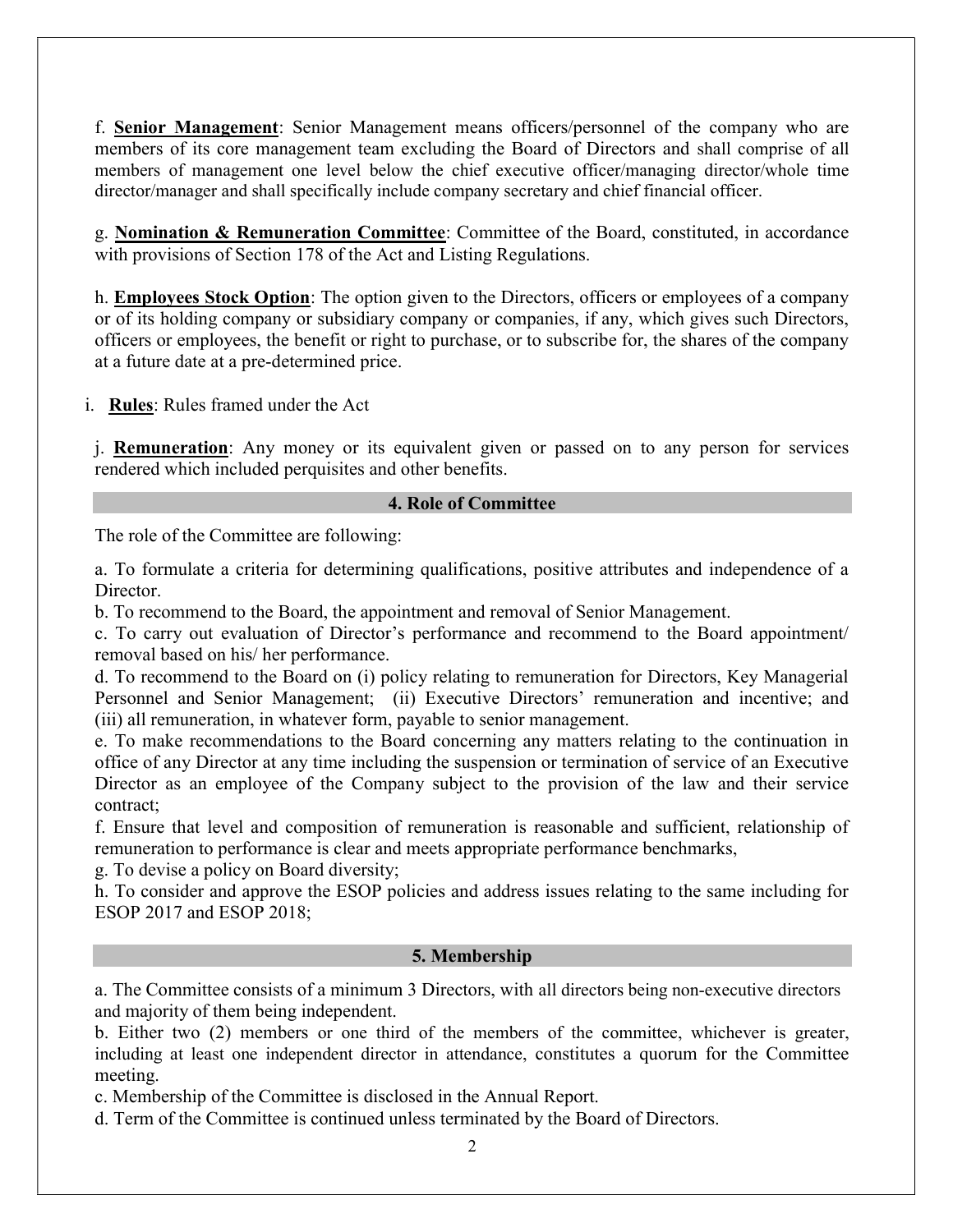#### 6. Terms/ Tenure

#### a. Managing Director/Whole-time Director:

The Company appoints or re-appoint any person as its Executive Chairman, Managing Director or Executive Director for a term not exceeding five years at a time. No re-appointment is made earlier than one year before the expiry of term.

# b. Independent Director:

An Independent Director holds the office for a term up to five consecutive years on the Board of the Company and is eligible for re-appointment on passing of a special resolution by the Company and disclosure of such appointment in the Board's report. No Independent Director holds office for more than two consecutive terms, but such Independent Director is eligible for appointment after expiry of three years of ceasing to become an Independent Director. Provided that an Independent Director is not, during the said period of three years, appointed in or associated with the Company in any other capacity, either directly or indirectly.

At the time of appointment of Independent Director it is ensured that number of Boards on which such Independent Director serves is restricted to seven listed companies as an Independent Director and three listed companies as an Independent Director in case such person is serving as a Whole-time Director/Managing Director of a listed company or such other number as may be prescribed under the Act or Listing Regulations.

#### 7. Chairperson

- a. Chairman of the Committee is an Independent Director.
- b. Chairperson of the Company may be appointed as a member of the Committee but shall not be a Chairman of the Committee.
- c. In the absence of the Chairman, the members of the Committee present at the meeting, choose another independent Director amongst them to act as Chairman.
- d. Chairman of the Nomination and Remuneration Committee meeting is entitled to be present at the Annual General Meeting, but if not, may nominate some other member to answer the shareholders' queries.

#### 8. Frequency of meeting

The meeting of the Committee shall be held at least once in a year.

#### 9. Committee member Interest

a. A member of the Committee is not entitled to be present when his or her own remuneration is discussed at a meeting or when his or her performance is being evaluated.

b. The Committee may invite such executives, as it considers appropriate, to be present at the meetings of the Committee.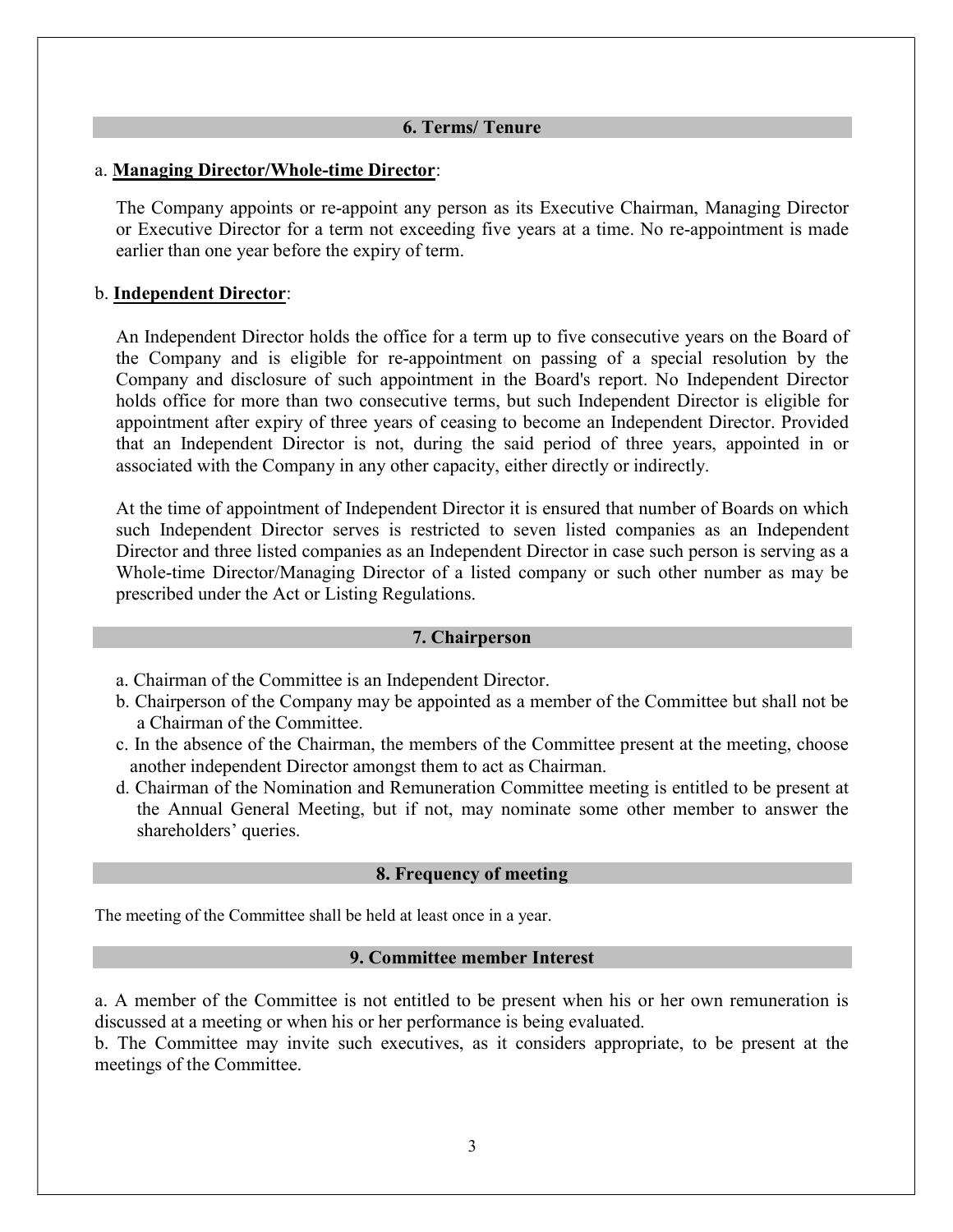# 10. Secretary

The Company Secretary of the Company acts as Secretary of the Committee.

# 11. Voting

Matters arising for determination at Committee meetings are decided by a majority of votes of members present and voting and any such decision shall for all purposes be deemed a decision of the Committee. In the case of equality of votes, the Chairman of the meeting has a casting vote.

# 12. Nomination duties

The duties of the Committee in relation to nomination matters include:

a. Ensuring that there is an appropriate induction & training program in place for new Directors and members of Senior Management and reviewing its effectiveness;

b. Ensuring that on appointment to the Board, Independent Directors receive a formal letter of appointment in accordance with the Guidelines provided under the Companies Act, 2013;

c. Determining the appropriate size, diversity and composition of the Board;

d. Setting a formal and transparent procedure for selecting new Directors for appointment to the Board;

e. Evaluating the performance of the Board members and Senior Management in the context of the Company's performance from business and compliance perspective through independent party. Making recommendations to the Board concerning any matters relating to the continuation in office of any Director at any time including the suspension or termination of service of an Executive Director as an employee of the Company subject to the provision of the law and their service contract.

f. Delegating any of its powers to one or more of its members or the Secretary of the Committee;

g. Recommend any necessary changes to the Board.

h. Considering any other matters as may be requested by the Board;

# 13. Remuneration structure and components

# Managing Director and whole time Director

Fixed and variable components of remuneration are paid to Managing Director and whole time Director, subject to provisions of the Act, rules and regulations and Listing Regulations.

# Non- executive Directors

Non-executive Directors are paid sitting fees for the meetings of the Board and Committees thereof, subject to adequacy of profits and with approval of shareholders, the Company may pay commission to non- executive Directors, provided it is approved by Nomination and Remuneration Committee.